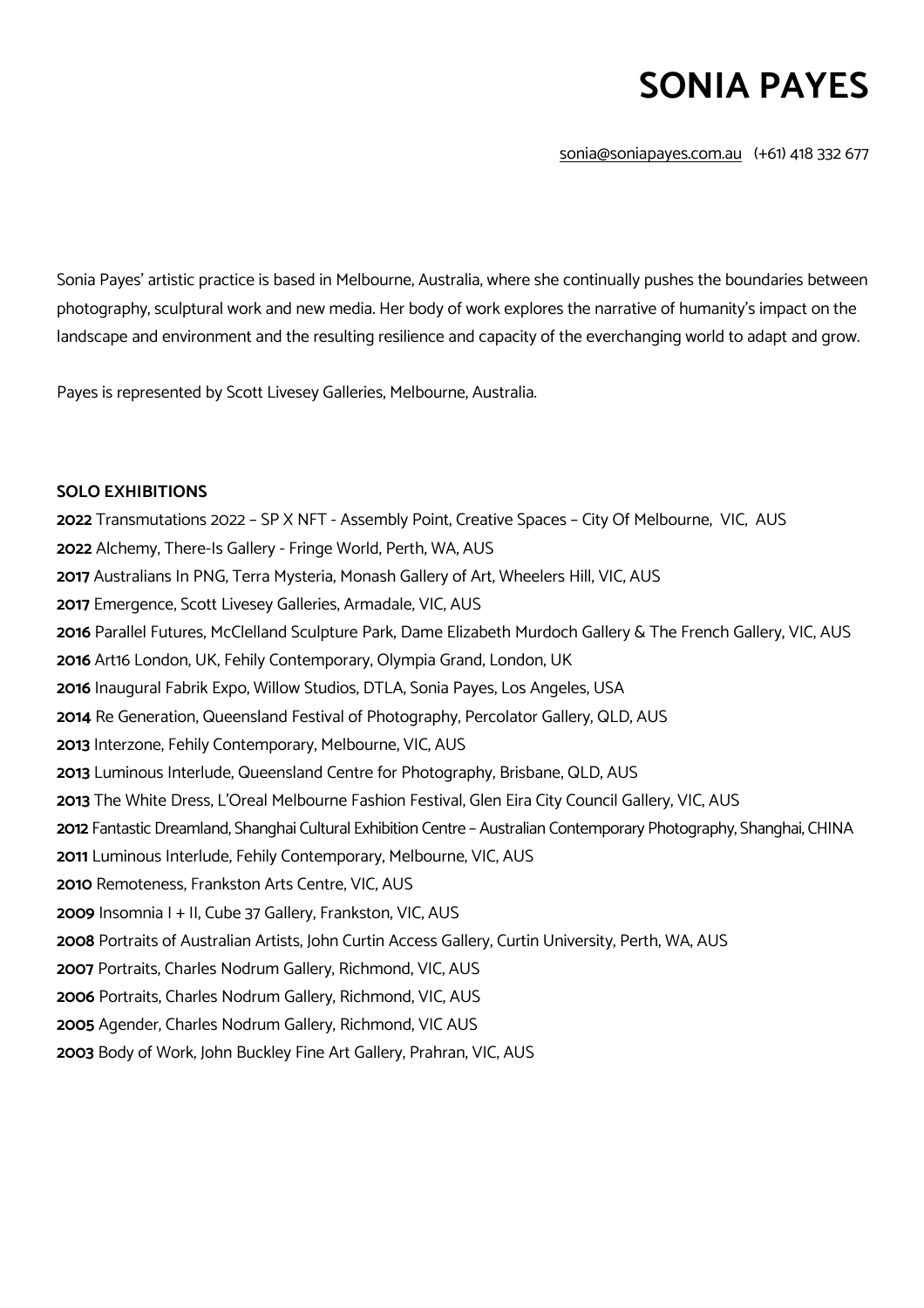# **GROUP EXHIBITIONS**

 Fotonostrum - ALCHEMY coinciding with HELMUT NEWTON 'PRIVATE PROPERTY' Fotonostrum Mediterranean House Of Photography - Barcelona, CAT, SPAIN Mandorla Art Prize - Holmes à Court Gallery West Perth, WA, AUS - **MAY 21 – JUNE 10** Omnia Art Prize – St Kevin's College Toorak, VIC, AUS Tom Bass Prize For Figurative Sculpture, Juniper Hall, SYD, AUS Sculpture By The Sea - Cottesloe, WA, AUS Sculpture By The Sea – Sculpture Inside Cottesloe, WA, AUS There-is - Fringe World Festival, Perth, WA, AUS Barcelona Foto Biennale – Fotonostrum Gallery , Barcelona, CAT, SPAIN Deakin University Art Gallery - Contemporary Small Sculpture Award, Burwood, VIC, AUS Victoria Sculpture Exhibition Gippsland, VIC, AUS Monash Gallery of Art - STAGES: life in lockdown, Online, Wheelers Hill, VIC, AUS BIG Sculpture presents SMALL Works - One Star Lounge & Gallery - West Melbourne, VIC, AUS Winmark Winery Sculpture Walk – Hunter Valley, NSW, AUS Sculpture By The Sea – Cottesloe, WA, AUS notfair project space – Southside House, Windsor, VIC, AUS I AM HEREArthouse Gallery – Rushcutters Bay, NSW, AUS Mandorla Art Prize - Stala Contemporary, Perth, WA, AUS Southeast Museum of Photography, Florida, USA From All Points Of The Southern Sky: Photography from Australia and Oceania https://www.smponline.org/from-all-points Sculpture In The Gardens, Mudgee, NSW, AUS https://www.sculpturesinthegarden.com.au Wyndham Art Prize, Wyndham Art Gallery, Wyndham, VIC, AUS Montalto Sculpture Prize, Montalto Vineyard, Red Hill, Mornington Peninsula, VIC, AUS Big Sculpture @ Veg Out, St Kilda Community Garden, VIC, AUS Now Contemporary Art Exhibition, Shoalhaven Regional Gallery, Nowra, NSW, AUS Bowness Photography Prize, Monash Gallery of Art, VIC, AUS Sydney Contemporary Art Fair, Scott Livesey Galleries, Carriageworks, NSW, AUS CLIP Award Exhibition, Perth Centre for Photography, WA, AUS International Flower and Garden Show, Melbourne Exhibition Buildings, Sculpture Courtyard, VIC, AUS Sculpture by the Sea: Cottesloe, 15<sup>th</sup> annual exhibition, Cottesloe, WA, AUS Sculpture Inside, Sculpture by the Sea, Cottesloe, WA, AUS Sculpture in the Valley, Kangaroo Valley, NSW, AUS Scott Livesey Galleries, Christmas Exhibition, Melbourne, VIC, AUS Sculpture in the Gardens, Mudgee, NSW, AUS This Wild Song: Photographic Portraits of AUS Female Artists, Town Hall Gallery, Melbourne, VIC, AUS Mandorla Art Prize Exhibition, Turner Galleries, Perth, WA, AUS New Norcia Museum and Art Gallery 2018, WA, AUS Hillview Sculpture Biennial, Southern Highlands, NSW, AUS Lorne Sculpture Biennale, Lorne, VIC, AUS Wyndham Art Prize, Wyndham Art Gallery, Wyndham, VIC, AUS Winton Wetlands Environmental Project Art Walk, Benalla, VIC, AUS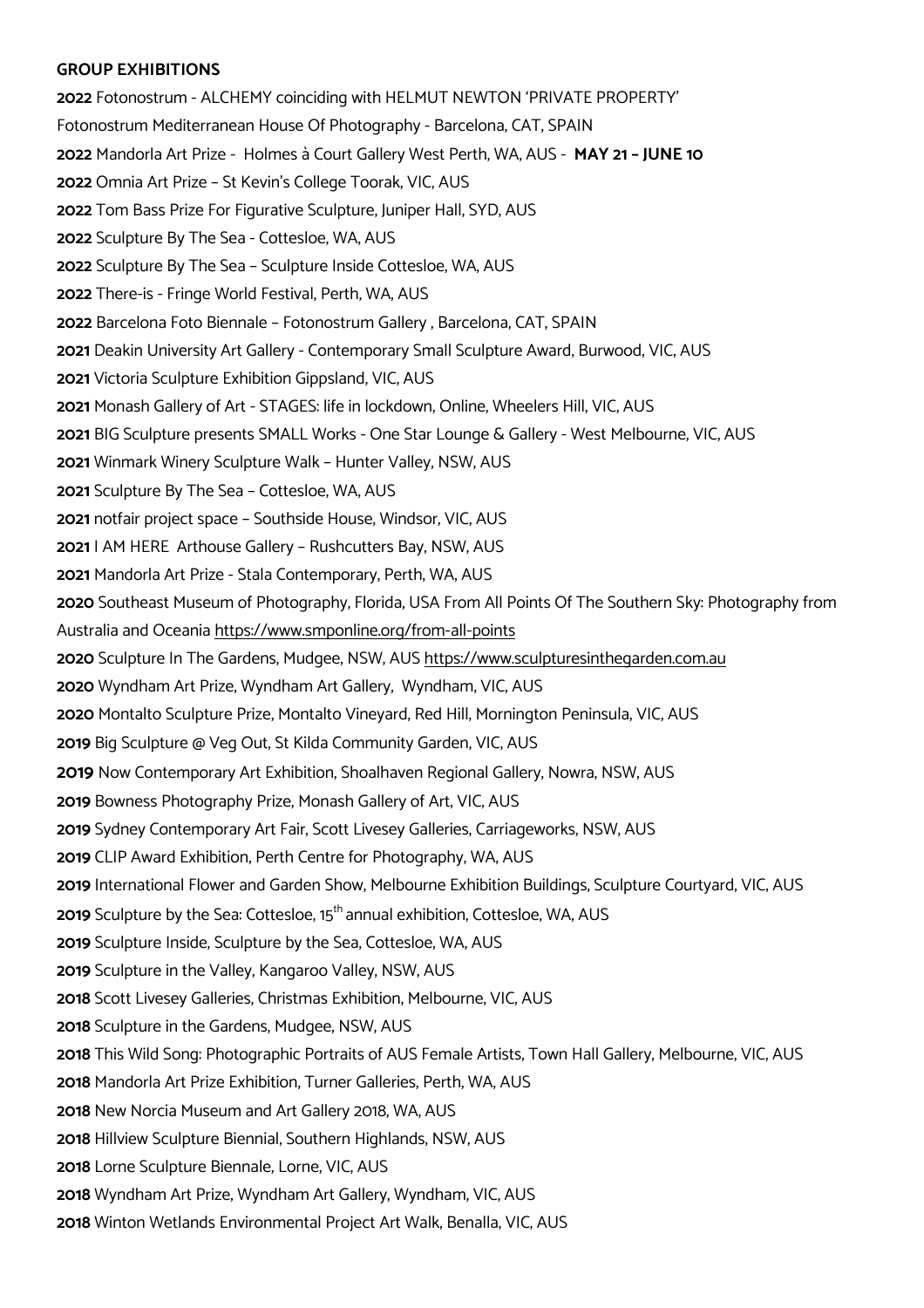Heads and Bodies, Charles Nodrum Gallery, Melbourne, VIC, AUS White Night, Melbourne, Queen Vic Gardens, Melbourne, VIC, AUS A Gathering, La Trobe Art Institute, Bendigo, VIC, AUS CCP Salon, Centre for Contemporary Photography, Melbourne, VIC, AUS Sculpture by the Sea: Bondi, Sydney, NSW, AUS Sculpture by the Sea: Sculpture Inside, Bondi, Sydney, NSW, AUS SWELL Sculpture Festival, Currumbin Beach, Brisbane, QLD, AUS SWELL Sculpture Festival, Small Sculpture Exhibition, Smalls Gallery, Dust Temple, QLD, AUS Montalto Sculpture Prize, Montalto, Red Hill, VIC, AUS William & Winifred Bowness Photography Exhibition, Monash Gallery of Art, VIC, AUS Sculpture by the Sea, Cottesloe Beach, WA, AUS Now 16, Fehily Contemporary, Melbourne, VIC, AUS Sunshine Coast Art Prize Exhibition, Maroochydore Bushland Botanic Gardens, Brisbane, QLD, AUS Maroochy Music and Visual Arts Festival, BOMA Shipping Container Gallery, QLD, AUS Highlights from the MGA Collection, Monash Gallery of Art, Melbourne, VIC, AUS Art15 London, UK, Fehily Contemporary, Olympia Grand, London, UK Arcadia, Glen Eira City Council Gallery, Melbourne, VIC, AUS Photo Independent, Raleigh Studios, Hollywood, Los Angeles, USA Fabrik Expo, The Intersection of Art, Design & Architecture, Los Angeles, USA McClelland Sculpture Survey, 2014, McClelland Sculpture Park+ Gallery, VIC , AUS Electron Salon, Los Angeles Centre for Digital Art, Los Angeles, California, USA Badland, Fehily Contemporary, Melbourne, VIC, AUS Wildcards: Bill Henson Shuffles the Deck, Monash Gallery of Art, Melbourne, VIC, AUS Liminal Narratives, Bayside Arts & Cultural Centre, Brighton, VIC, AUS DUO Percival Photographic Portrait Prize, Pinnacles Gallery, Townsville, QLD, AUS Art14 – London, UK Art Fair, Fehily Contemporary, Olympia Grand Hall, London, UK 23rd Annual International Los Angeles Photographic Art Exposition, QCP, Photo Los Angeles, California, USA Compact, Fehily Contemporary, Melbourne, VIC, AUS Censored, Fehily Contemporary, Melbourne, VIC, AUS Summer Salon, Centre for Contemporary Photography, Melbourne, VIC, AUS Auckland Art Fair, The Video Zone, The Cloud on Queens Wharf, Auckland, NZ Arts Can Do Charity Exhibition, ACAF, Hong Kong, CHINA Clip Award, New Perspectives in Landscape Photography, Perth Centre of Photography, WA, AUS Momentum, McClelland Gallery + Sculpture Park, VIC, AUS Final Countdown, Fehily Contemporary, Melbourne, VIC, AUS SH Contemporary, Asia Pacific Contemporary Art Fair, ACAF, Shanghai, CHINA Beyond Like-ness, Lawrence Wilson Art Gallery, University of Western Australia, Perth, WA, AUS A Private View, Art of Collecting, Glen Eira City Council Gallery, VIC, AUS Chromogenic, The Age, Media House Gallery, Melbourne, VIC, AUS William & Winifred Bowness Finalists Exhibition, Monash Gallery of Art, VIC, AUS A Private View: Art of Collecting, Glen Eira City Council Gallery, VIC, AUS Fehily Contemporary Artists – Inaugural Exhibition, Fehily Contemporary, Melbourne, VIC, AUS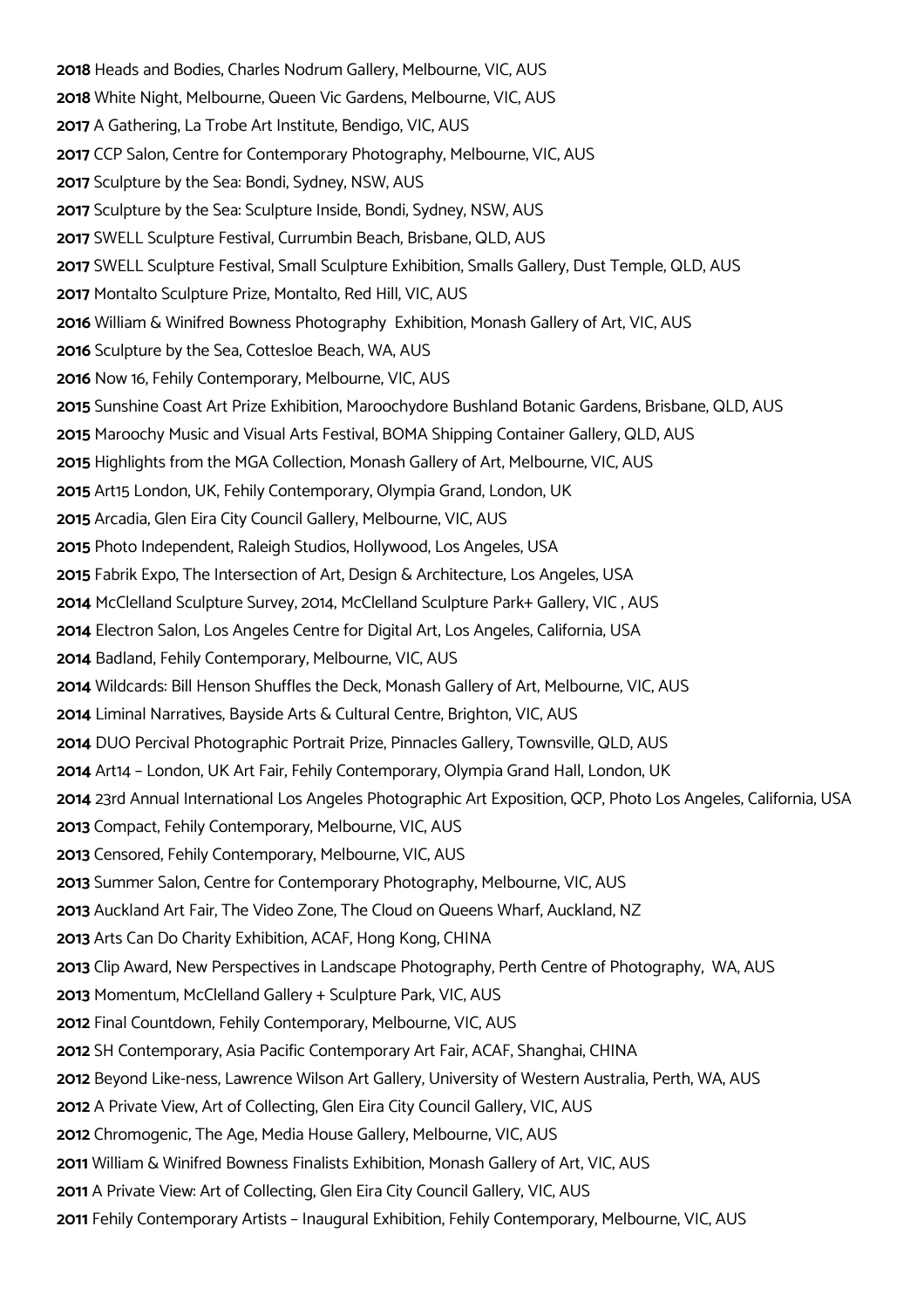Outside In, McClelland Gallery + Sculpture Park, VIC, AUS Melbourne Art Fair 2010, Charles Nodrum Gallery Royal Exhibition Building, Melbourne, VIC, AUS Mandorla Finalists Exhibition, Moores Building Contemporary Gallery, WA, AUS Get smART, John Curtin Gallery, Curtin University of Technology, Perth, WA, AUS The Olive Cotton Award for Photographic Portraiture 2009, Tweed River Art Gallery, NSW, AUS Earth Sea and Sky, Charles Nodrum Gallery, Melbourne, VIC, AUS Human Landscape: The Cult of Personality, Cube 37, Frankston Art Centre, VIC, AUS The Olive Cotton Award for Photographic Portraiture Tweed Regional Gallery, Murwillumbah, NSW, AUS Gallery Artists' Exhibition, Charles Nodrum Gallery, Melbourne, VIC, AUS In a Different Light: Artists Portrayed, Monash Gallery of Art, VIC, AUS Rubik, Charles Nodrum Gallery, Melbourne, VIC, AUS , The Olive Cotton Award for Photographic Portraiture Tweed Regional Gallery, Murwillumbah, NSW, AUS The Farside of the Moon, McClelland Gallery + Sculpture Park, VIC, AUS Snap Freeze, Still Life Now, Tarrawarra Museum of Art, VIC, AUS Portraits, Castlemaine Art Gallery and Historical Museum, VIC, AUS Art for Science: Murdoch Childrens Research Institute Charity Exhibition, Nellie Castan Gallery, VIC, AUS Bodies & Minds, Charles Nodrum Gallery, Richmond, VIC, AUS Inaugural Bowness Photography Exhibition, Monash Gallery of Art, Melbourne, VIC, AUS Exhibition of Gallery Artists, Charles Nodrum Gallery, Melbourne, VIC, AUS Kodak Autumn Salon, Centre for Contemporary Photography, Melbourne, VIC, AUS Works on Paper, Charles Nodrum Gallery, Richmond, VIC, AUS Kodak Autumn Salon, Centre for Contemporary Photography, Melbourne, VIC, AUS

#### **RESIDENCY**

Australia China Art Foundation Two Month Residency, studio of Shen Shaomin, Qiao Zi Art Commune, Beijing, CHINA

#### **ART PRIZES AND AWARDS**

 Now Contemporary Art Prize, Shoalhaven Regional Gallery, Nowra, NSW, AUS winner Melbourne Flower and Garden Show, Outdoor Sculpture, Melbourne, VIC, AUS winner courtyard section AUS Council for the Arts Grant, SXS NSW, AUS McClelland Sculpture Survey & Award MAP14, McClelland Sculpture Park + Gallery, VIC, AUS winner Perth Clip Award, Perth Centre of Photography, WA, AUS, winner Human Landscape: The Cult of Personality, Frankston Art Centre, AUS winner Wyndham Art Prize, Wyndham, VIC, AUS finalist 2020 Montalto Sculpture Prize, Montalto Vineyard, Red Hill, Mornington Peninsula, VIC, AUS finalist Sculpture by the Sea: Cottesloe, 15<sup>th</sup>annual exhibition, Perth, WA, AUS *finalist* 2019 Bowness Photography Prize, Monash Gallery of Art, VIC, AUS *finalist*  Lethbridge Small Scale Art Award, Lethbridge Gallery, NSW, AUS, finalist CLIP Award, Perth Centre for Photography, Perth, WA, AUS, finalist Mandorla Art Prize, Perth, WA, AUS, 2010, 2012, 2014 finalist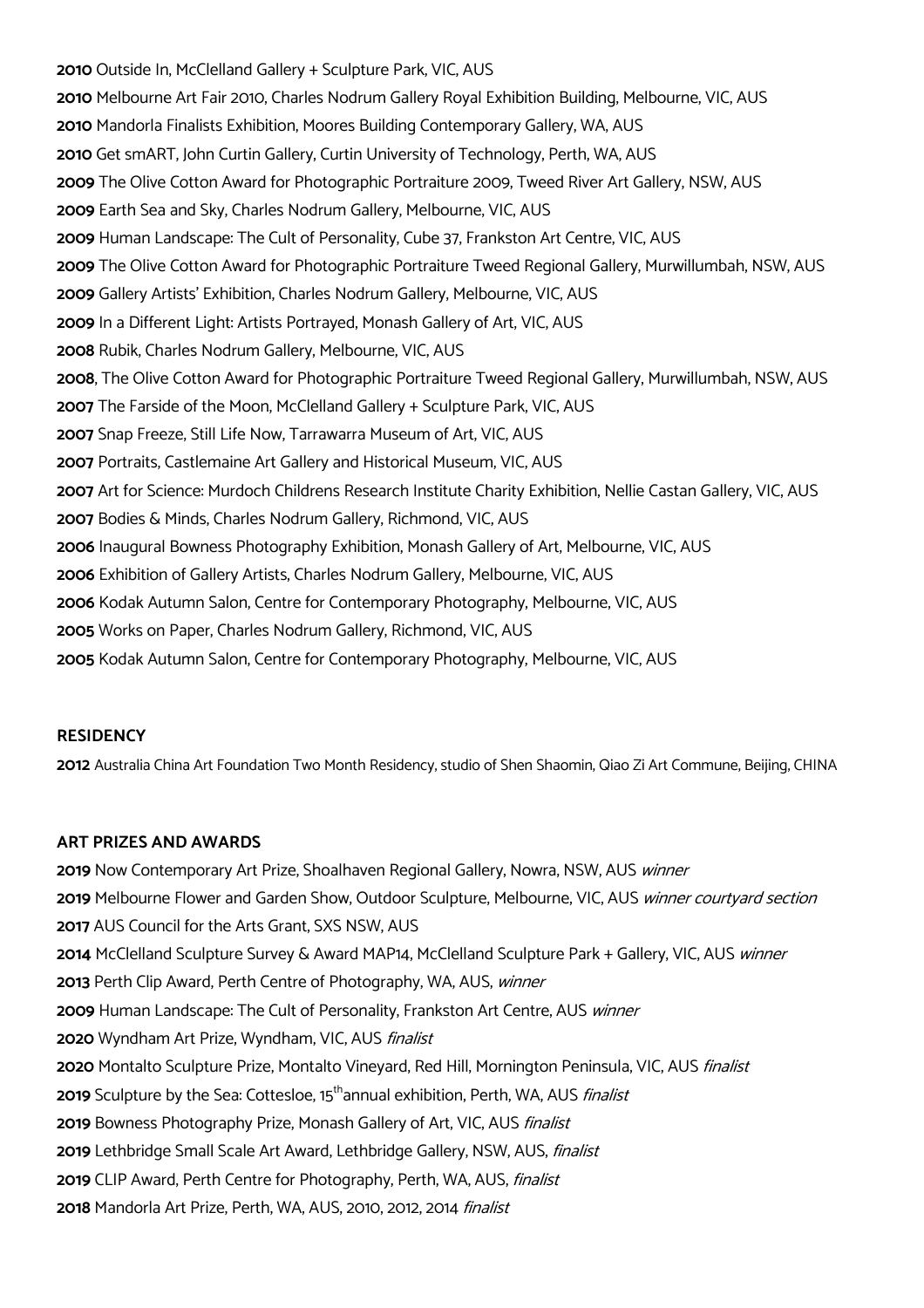Lorne Sculpture Biennale, VIC, AUS, finalist Wyndham Art Prize, VIC, AUS, finalist AUS Council for the Arts Grant for Sculpture by the Sea, NSW, AUS Montalto Sculpture Prize, Montalto Sculpture Park, VIC, AUS, finalist William and Winifred Bowness Photography Prize, Monash Gallery of Art, VIC, AUS, finalist Sculpture by the Sea, Cottlesloe Beach, WA, AUS, finalist Sunshine Coast Art Prize New Media Award, QLD, AUS, finalist DUO Percival Photographic Portrait Prize, QLD, AUS, finalist The Olive Cotton Award for Portraiture, Tweed Regional Gallery, QLD, AUS, finalist The Olive Cotton Award for Portraiture, Tweed Regional Gallery, QLD, AUS, finalist Inaugural William and Winifred Bowness Photography Prize, Monash Gallery of Art, VIC, AUS, finalist

#### **PUBICATIONS, REVEWS AND ARTICLES**

The Australian Jewish News - 'Exhibiting In Barcelona' Page 26 JUN 03 22 The Weekend Australia - Review - SPOTLIGHT Interview by Jack Kelly JAN 22 - 23 Artist Profile - Alchemy - JAN/FEB Seesaw Magazine - Facing the past to face the future by Craig McKeough JAN 22 Artist Chronicle Issue 201 JAN/FEB - There-Is Alchemy View Finding: Monash Gallery Of Art 1990 – 2020, Page 141 Coeur Et Art, On View From All Points Of The Southern Sky: Photography From AUS & Oceania @ Southeast Museum Of Photography, Daytona, Florida https://www.instagram.com/p/CHKvRCshSqa/?utm\_source=ig\_web\_copy\_link The Arts District Magazine https://www.instagram.com/p/CFp49InAW5Q/?utm\_source=ig\_web\_copy\_link This Is Tomorrow, Contemporary Art Magazine, UK http://thisistomorrow.info/articles/from-all-points-of-the-southern-sky-photography-from-australia-and-oceania Ashley Lumb, Artist Spotlight, Southeast Museum Of Photography, Daytona, Florida https://www.smponline.org/from-all-points Hometown News, Volusia, Florida https://www.hometownnewsvolusia.com/arts\_and\_entertainment/daytona-photo-museum-features-australia-andstudents/article\_a6d96336-fdd8-11ea-81d1-5b9945cdc6b7.html The Artist Story https://theartiststory.com.au/sonia-payes Brent Matthews, February 2020 https://de.yourtripagent.com/6186-10-best-australian-photographers-you-should-know Belle:2019-08-19 - Travel – PressReader, Harry Roberts, August, 2019 https://www.pressreader.com/au/belle/20190819/284223762144292 Ashley Crawford, Artist Profile, Revisit: Issue 41 https://www.artistprofile.com.au/sonia-payes/ Daniel Pateman Sonia Payes, Artist Profile https://www.artistprofile.com.au/sonia-payes-2/ Artist Sonia Payes Explores The Dichotomies Of Life & The Environment, Q+A, Art Edit Magazine, September https://artedit.com.au/q-a-sonia-payes/

Veg out in the shape of big sculpture, The Caulfield Leader, 19 November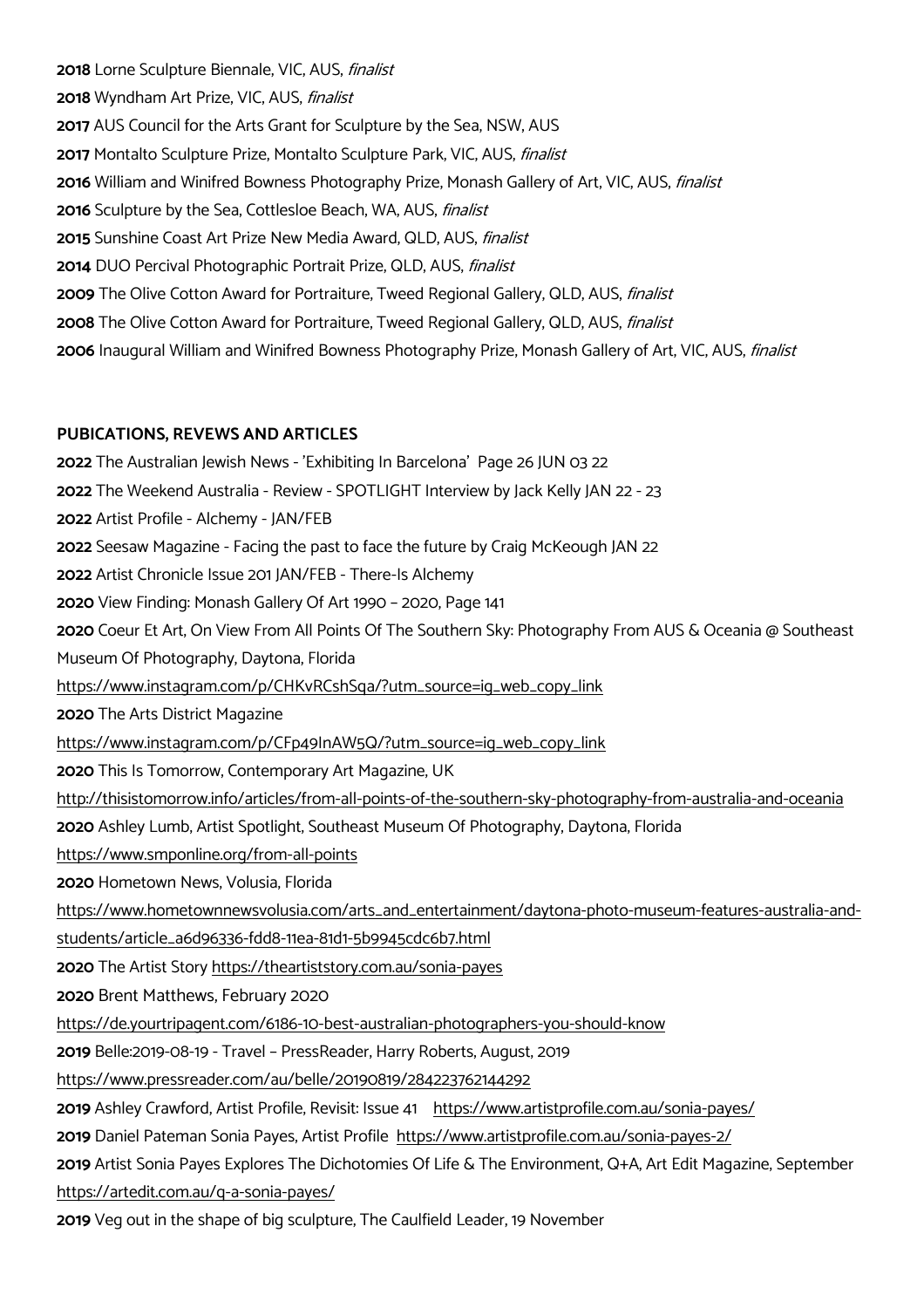**2019** Catherine Lambert, Boy's many faces tell one story, The Herald Sun, Tuesday October 22

**2018** This Wild Song: An exhibition celebrating Australian women artists, The Rationalist, by Alison Waters Vol 111 **2017** Ashley Crawford, Sonia Payes, Artist Profile, Issue 41, pp.101-105

**2017** A. Whiting, Sydney's Sculpture by the Sea Is Back, Popsugar, November

**2017** S. Connellan, Take a peek at Australia's open-air exhibition Sculpture by the Sea, Mashable

https://mashable.com/2017/10/19/australia-sydney-sculpture-by-the-sea/

**2017** E. Fortescue, James Dive and Sculpture by the Sea catch us hook, line & sinker, Arts Editor, The Daily Telegraph

http://www.dailytelegraph.com.au/entertainment/arts/james-dive-and-sculpture-by- the-sea-catch-us-hook-line-

and-sinker/news-story/489feeee6a2b257ecd855daa7cb20068

**2017** D. Sim, Sculpture by the Sea 2017: Huge outdoor exhibition on Sydney's Bondi and Tamarama beaches International Business Times, 19 October 2017

**2017** S. Kahn, Sculpture by the Sea exhibition opens in Australia, Getty Images, 18 October 2017

https://www.usatoday.com/picture-gallery/news/world/2017/10/18/sculpture-by-the- sea-exhibition-opens-inau/106771052/

**2017** Sculpture by the Sea, Bondi, NSW, Business Insider Australia

**2016** Annemarie Kiely, Profile: Face Value, Vogue Living Magazine, May/June 2016, pp.62-66

**2016** Annemarie Kiely, Profile: Face Value, Vogue Australia Living Online Magazine, May/Jun 2016

https://pubhtml5.com/zhka/xolf/basic

**2016** Vogue Living: Sonia Payes

https://www.vogue.com.au/vogue-living/arts/the-melbournebased-artist-challenging-herself-in-all-mediums-fromphotography-to-3d-printing/news-story/6ffa1143691588b702a10c6c9c47503f

**2016** Ashley Crawford, TRANSFORMATIONS: The Work of Sonia Payes, Monograph, Thames & Hudson Publication **2016** Robert Lindsay, Rapture: The Art Of Sonia Payes, Map 14, Parallel Futures, McClelland Sculpture Park + Gallery http://www.soniapayes.com/wp-content/uploads/Robert\_Lindsay\_Rapture.pdf

**2016** Sonia Payes: Parallel Futures, Art Review, July http://artsreview.com.au/sonia-payes-parallel-futures/

**2016** Sonia Payes: Parallel Futures, Documentor

https://documentor.com.au/portfolio/sonia-payes-parallel-futures/

**2016** Sasha Grishin, Regenerating the future, The Article, November

http://thearticle.com.au/2016/11/sonia-payes-regenerating-the-future/

**2016** Sculpture By The Sea, The First Twenty Years 1997 – 2016, by David Handley AM, Pennypig Publishing 2016

**2015** Dan Rule, Best in show: our pick of what's showing in galleries around town, The Age, July 2015

**2015** C.A.Xuan Mai Ardia, The Ten Best Australian Photographers You Should Know, The Culture Trip, December.

https://theculturetrip.com/pacific/au/articles/the-10-best-australian-photographers-you-should-know/

**2015** Sasha Grishin, Sculpture in the bush: Surveying 'The McClelland' Art Monthly, issue 277, March 2015

**2015** Sasha Grishin, McClelland Sculpture Survey sets work against the natural environment, Sydney Morning Herald

https://www.smh.com.au/entertainment/art-and-design/mcclelland-sculpture-survey-sets-works-against-thenatural-environment-20150102-11wbho.html

**2015** John McDonald, McClelland Sculpture Survey & Awards, Sydney Morning Herald. January 2015

https://www.johnmcdonald.net.au/2015/mcclelland-sculpture-survey-awards-2014/

**2015** WH Chong, The must see art shows of summer (VIC), Daily Review

https://dailyreview.com.au/the-must-see-art-shows-of-summer-VIC

**2015** Danny Gocs, Face of the future in prize-winning sculpture, The Australian Jewish News, 5 December 2015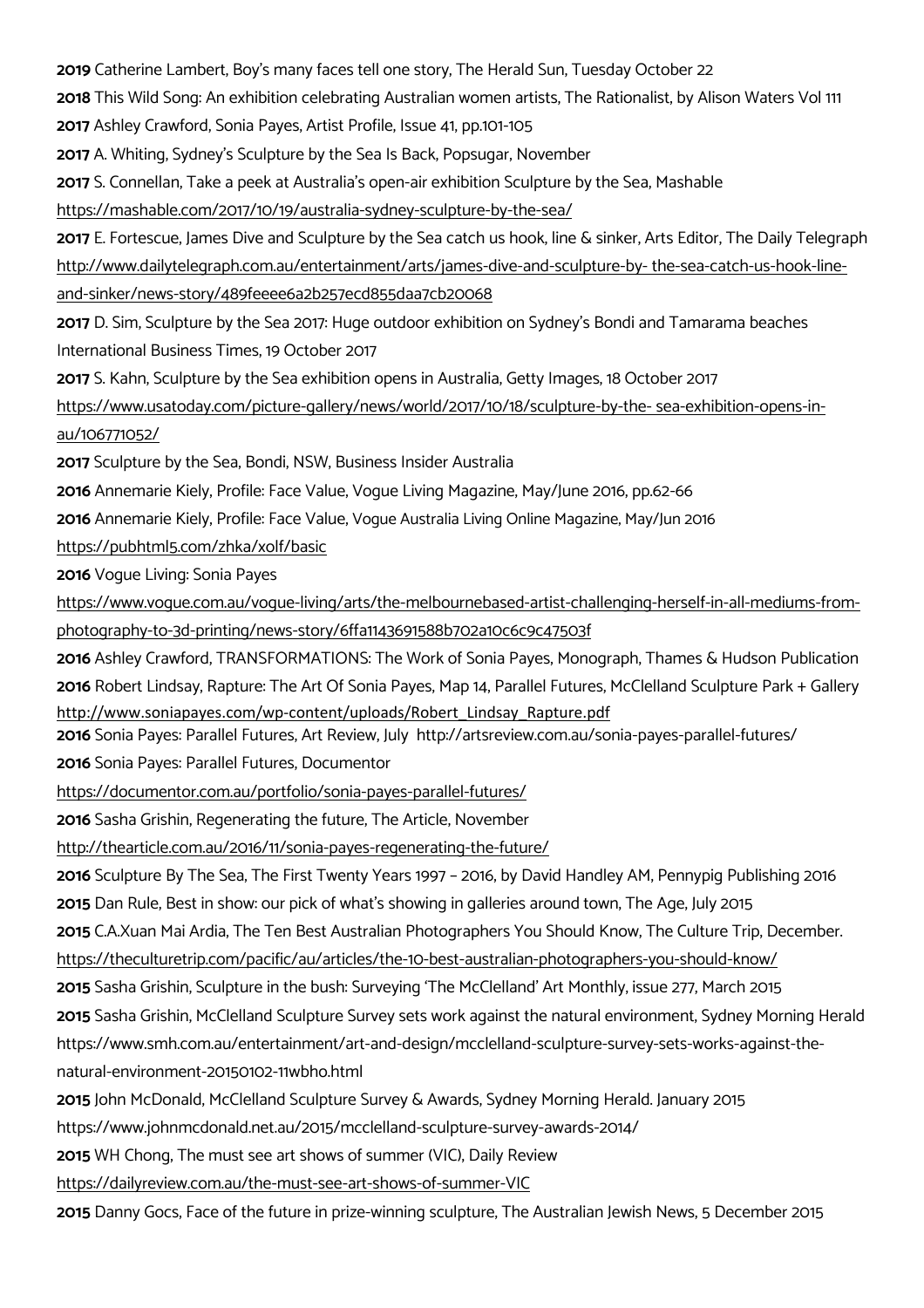Artist wins McClelland Award for Sculpture, Frankston Standard Leader, November, 2015

https://www.heraldsun.com.au/leader/inner-south/artist-matthew-harding-wins-100k-mcclelland-award-for-

sculpture/news-story/da3ec21acce31bc4813be0fdc58c73c5

 Belinda Kochanowska, Sonia Payes, Imaginarium, QLD Centre for Photography, Australia http://www.commongroundjournal.com/issues/#/issue02/

Emerging Curators Program, online exhibition, December 2014 – February 2015. pp 26-29

http://issuu.com/qcppublications/docs/1\_ecp\_imaginarium/1

 Sasha Grishin, Sculpture in the bush: a strong year for the McClelland Prize, The Conversation, 3 December http://theconversation.com/sculpture-in-the-bush-a-strong-year-for-the-mclelland- prize-34811

 Calum Wilson Australian, Sculpture at home in the bush: Matthew Harding wins McClelland Award, The Australian, 26 November

http://www.heraldsun.com.au/leader/bayside/artist-matthew-harding-wins-100k- mcclelland- award-forsculpture/story-fngnvli9-1227134235536

Kylie Northover, McClelland Award for sculpture, Sydney Morning Herald, November

https://www.smh.com.au/entertainment/art-and-design/mcclelland-award-for-sculpture-melbourne-artistmatthew-harding-takes-top-prize-20141123-11s73c.html

 Sonia Payes Icescape & Interzone, Katelyn-Jane Dunn (ed), Common Ground, Issue 2, 2014, pp 45-51 http://www.commongroundjournal.com/issues/#/issue02/

 Sculpture in the bush: a strong year for the McClelland Prize**,** The Conversation, 3 December http://theconversation.com/sculpture-in-the-bush-a-strong-year-for-the-mclelland- prize-34811

Design is Difference: agIdeas, Australia, Sonia Payes, pp.286-291, agIdeas Press

 Ashley Crawford, Sonia Payes Inspired By Environmental Destruction, Australian Financial Review, May https://www.afr.com/life-and-luxury/arts-and-culture/sonia-payes-inspired-by-environmental-destruction-20130530-j0rdm

Robert Nelson, When art goes geometric, appreciation comes on a higher plane, The Age, 15 May

Robert Nelson, Jumping geometries, Art Info, Australia, May

Bohdan Warchaomij, CLIP AWARDS winners announced at PCP, Metaphor Online

http://www.metaphorimages.com/wordpress/?p=4761

Dan Rule, Interzone, The Age, Australia, 4 May

Ashley Crawford, Catalogue Essay, Abstract Reality, Shanghai Contemporary Art Fair, ACAF

Ashley Crawford, Interzone, Interzone exhibition catalogue, Fehily Contemporary Gallery

Professor Lin Lu, Catalogue Essay, Surrealistic World Full of Classical Charm, Fantastic Dreamland, Shanghai

Stephen Bevis, An Invitation to Contemplation, The West Australian, 10 July 2012

Sun Yongkang, Catalogue Essay, Sonia Payes: Dancers In A Dreamy Fantasyland Of Images, Fantastic Dreamland, Shanghai

AnQi, Sonia Payes: Video Dancers Who Make Dreamlike Images, Tide Magazine, Beijing, November. pp. 130–133

Ashley Crawford, Sonia Payes: ArtWALL09, Issue 3, Shanghai

Professor Marsh Anne, Catalogue Essay, Sonia Payes: Luminous Interlude, Fehily Contemporary

Professor Anne Marsh, Look: Contemporary Australian Photography since 1980, Macmillan Art Publishing pp. 6-7, 80-81, 151, 177

Stephen Bevis, Visual Arts, The West Australian, October

Melissa Amore, Debut – Sonia Payes, Photofile 86, Australia, April

Pip Christmas, Rooms with a view, The West Australian, February

Katrina Strickland, Perspective: The valuable artful book, W.A. Financial Review, Australia, December